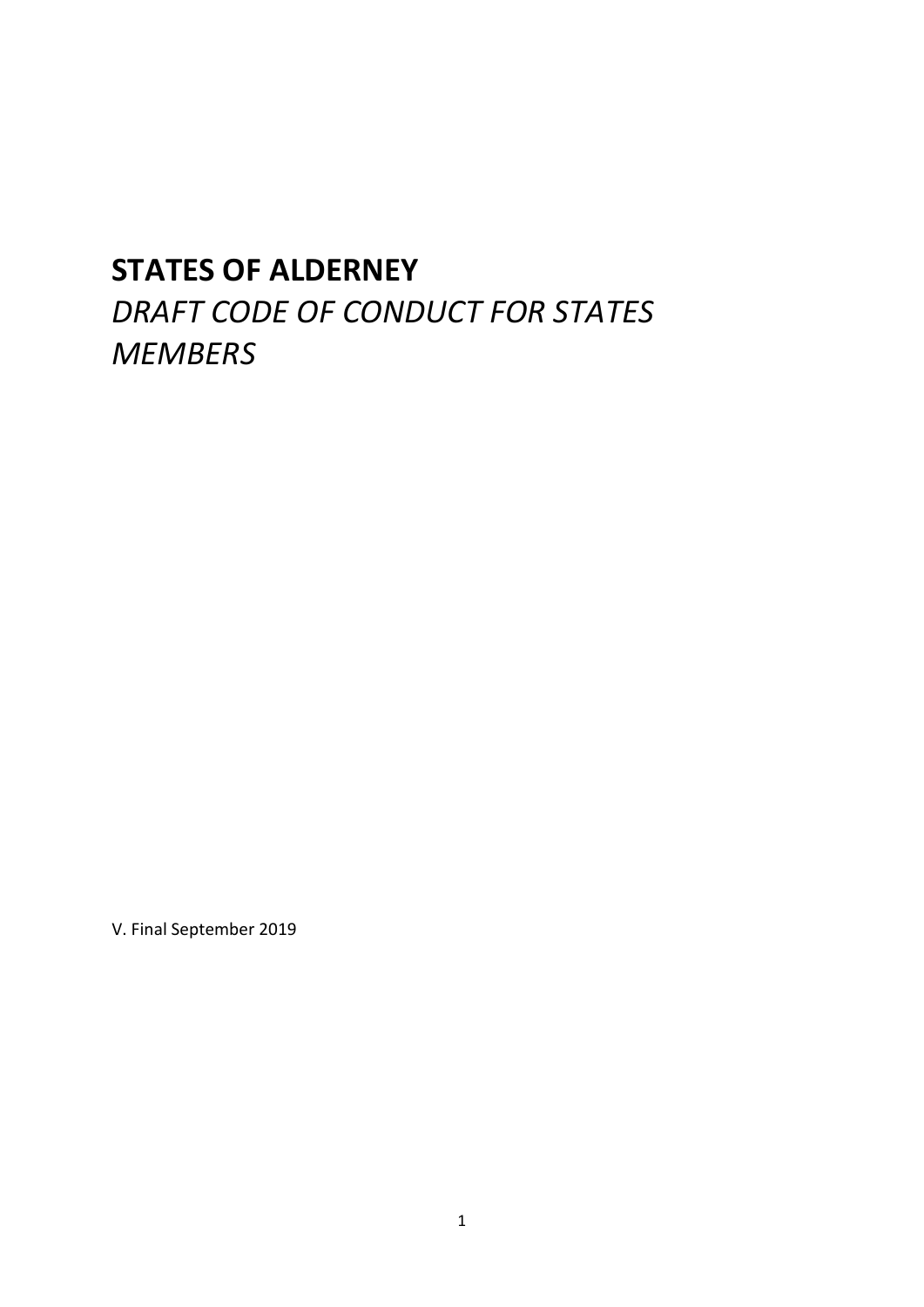# **PART I**

# **1. Purpose and role of the Code of Conduct**

1.1 The public's trust in its representatives is a fundamental aspect of good governance and an open, transparent society. Politicians enhance public trust if they demonstrate high standards of ethics which are consistent with their important public interest roles. Good conduct is crucial, not only because it helps to build trust, but also because it helps to uncover and deter unethical behaviour and corruption. Democracy is at its best when there are trusting relationships between people, politicians, government and public institutions.

1.2 The purpose of the Code of Conduct is to set out the obligations of the elected President and Members of the States of Alderney (hereinafter referred to as "Members" and the "States") to the States, the electorate and the population of Alderney.

1.3 All Members are required to comply with the provisions of this code in all aspects of their public life. Whilst it does not seek to regulate what Members do in their purely private and personal lives they must, however, be aware that some private and personal matters may impinge on their public roles.

# **2 Public Duty**

2.1 Members, before entering office, take an oath or affirm allegiance to be faithful and bear true allegiance to Her Majesty the Queen, her heirs and successors, according to law. (Section 36(1) of the Government of Alderney Law 2004). They also take an oath of office or make an affirmation in which they promise that "well and faithfully" they will perform the duties attaching to membership of the States of Alderney.

2.2 The primary duty of Members is to act in the public interest. In so doing so they should act in accordance with their oaths, and in accordance with the public trust placed in them.

2.3 Members have a duty to respect the rule of law and the administration of justice. In this context "law" includes such international law and treaty obligations as are for the time being applicable.

2.4 This Code shall, where the context so permits, also apply to unelected appointees to States Committees, Action Groups and Working Parties, other than civil servants who are subject to the Civil Service Code, and the term "Members" shall be construed accordingly. Unelected appointees to States Committees will be required to affirm their commitment to abide by the Code of Conduct.

## **3 Personal Conduct**

3.1 Members must observe the following Seven Principles of Public Life for conduct for holders of public office:

## **Selflessness**

In their public role, Members must act solely in terms of the public interest.

## **Integrity**

Members must avoid placing themselves under any financial or other obligation to people or organisations that might try to inappropriately influence them in their work. They must not act or take decisions in order to gain financial or other material benefits for themselves, their family or friends. They must declare any interests or relationships.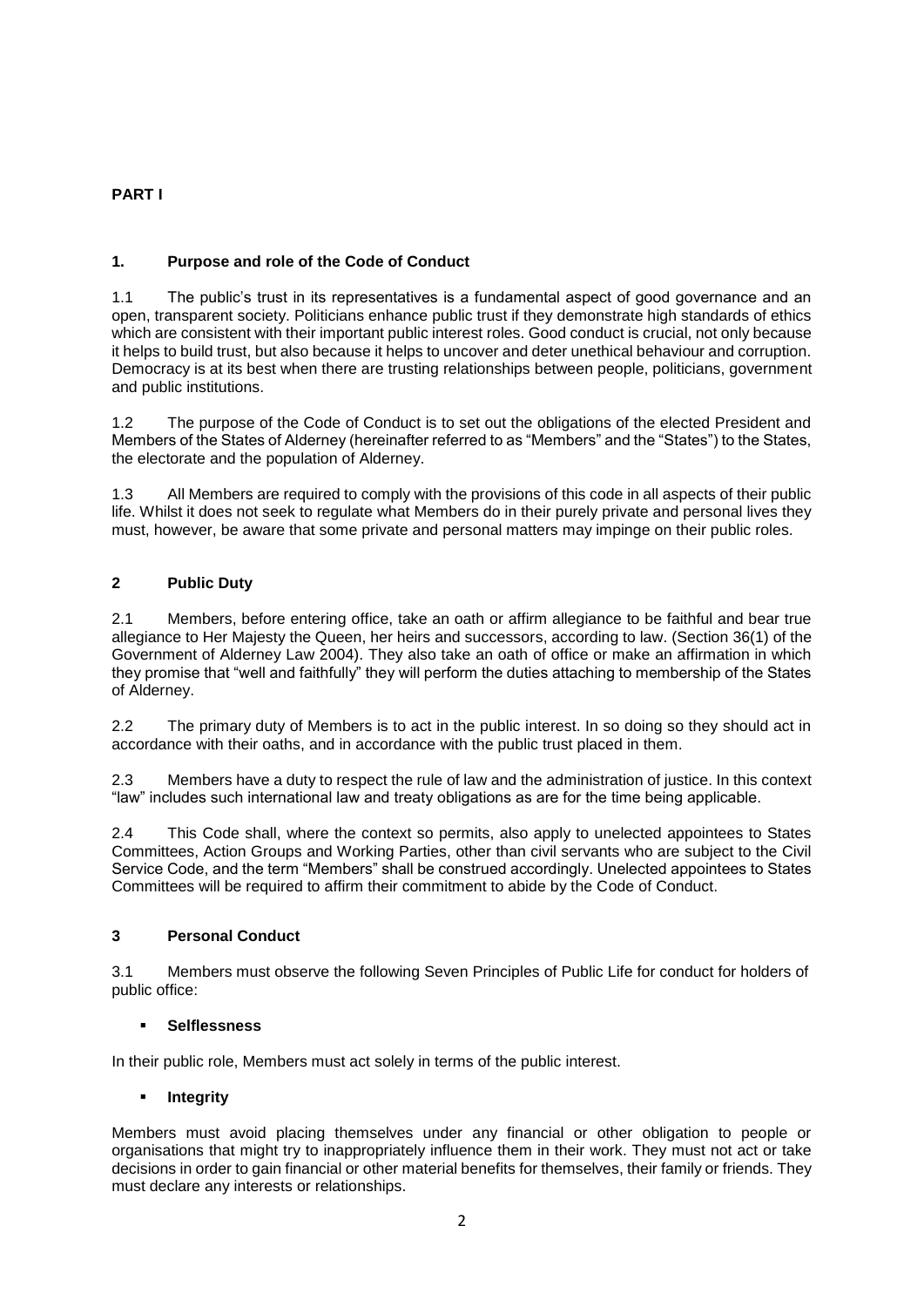## **Objectivity**

Members must act and take decisions impartially, fairly and on merit, using the best evidence and without discrimination or bias.

#### **Accountability**

Members are accountable for their decisions and actions to the public and must submit themselves to the scrutiny necessary to ensure this.

#### **Openness**

Members must be as open and transparent as possible about decisions and actions that they take. They should not knowingly deceive or mislead. Information should not be withheld from the public unless there a clear and lawful reason for doing so.

#### **Honesty**

Members must be truthful. They must declare any private interests relating to their public duties and to take steps to resolve any conflicts arising in a way that protects the public interest as indicated in the States of Alderney 'Rules of Procedure 2010 (as amended)'.

#### **Leadership**

Members must exhibit these principles in their behaviour and should lead by example, promoting, supporting and robustly defending these principles. They should be willing to challenge poor behaviour where it occurs.

## **4 The Principles in Practice**

4.1 Members are expected to act in good conscience, demonstrating respect for each other and for the community. They are expected to abide by the letter and spirit of the Government of Alderney Law, 2004 and the Rules of Procedure. They should hold themselves accountable for their own conduct and exercise their duties with civility, dignity, care and honour.

## 4.2 **Disclosure of Interests**

4.2.1 Members must fully disclose every interest which may create a perception of conflict between an interest and their public duties and responsibilities. Rule 22 of the States of Alderney 'Rules of Procedure 2010 (as amended)' sets out the requirement to register and update interests in the Register of Members Interests or the Gifts and Hospitality Register. Interests which must be registered include:

- Land and property assets
- Shareholdings
- Sources of income including any remunerated employment
- Directorships
- Affiliations
- Gifts, hospitality, sponsorship or other non-monetary rewards

4.2.2 Provisions for the disclosure of interests apply to the interests of Members and their spouses (the term spouse includes a civil partner and any person with whom the Member is living as if they were husband or wife). The details provided by a Member in registering an interest must be specific, detailed and sufficient to enable a member of the public to understand the nature of the interest.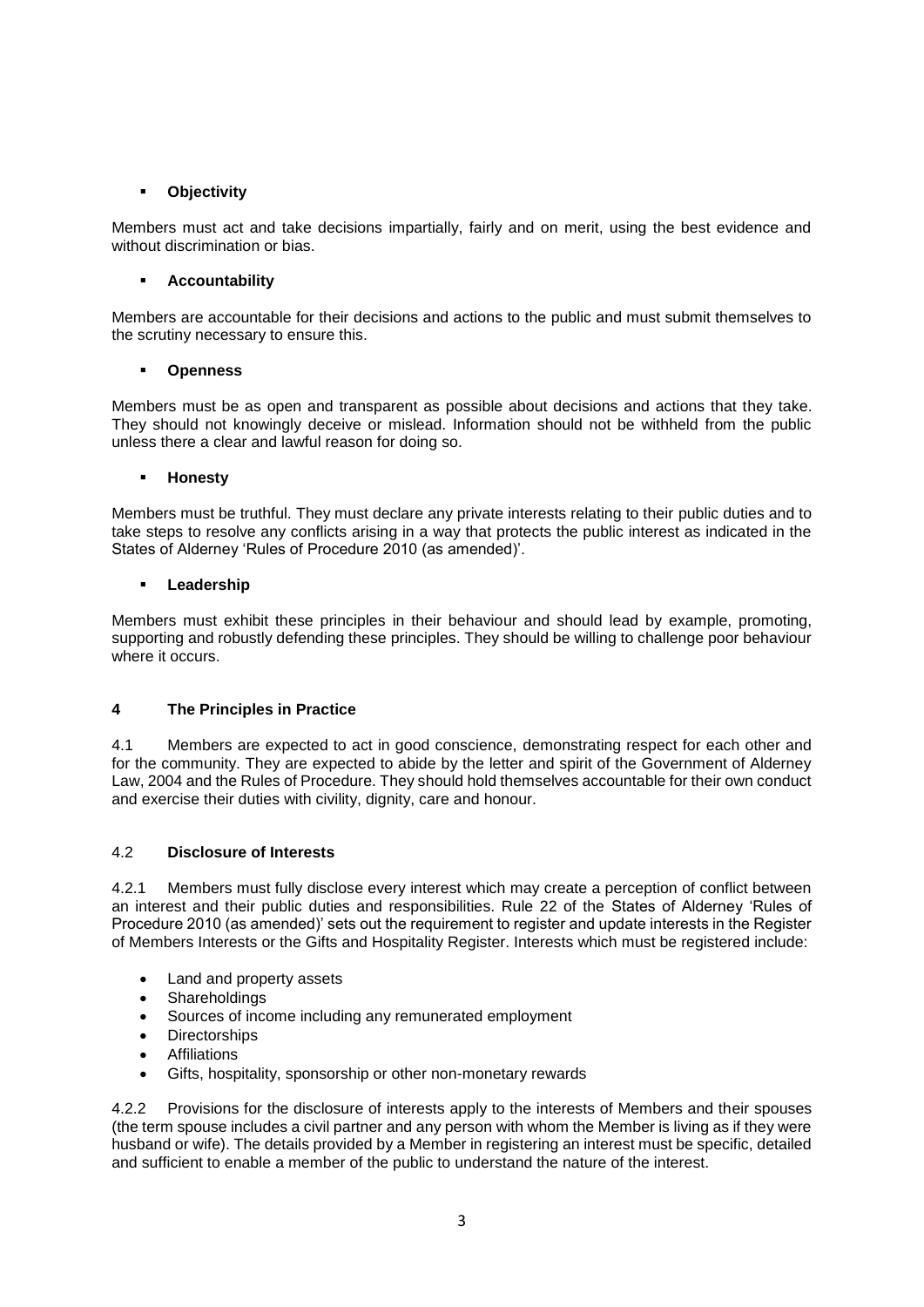4.2.3 Interests of Members must be declared and registered to ensure that Members act in conformity with the Seven Principles of Public Life. Members should not act or take decisions in order to gain financial or other material benefits for themselves, their family or their friends. There are two types of interest that must be disclosed; personal and pecuniary.

4.2.4 **Personal interests** include those which do not have a direct financial or other material component but should be declared openly to avoid perceptions of improper motive or influence. They include memberships of organisations, societies, campaigning and lobbying groups, hobbies and friendships. A personal interest may not be obvious until a particular issues arises for decision, and therefore a Member must be vigilant and willing to declare that interest at the time where it becomes relevant.

4.2.5 **Pecuniary interests** are those which relate specifically to the pecuniary interest of a particular Member, his or her spouse, or a corporate body over which he or his spouse has a controlling interest; e.g. planning permission, contracts, purchases, etc.

4.2.6 Members will have interests in common with much of the community which can be considered as inconsequential in the context of their public duties. For example, individual members may stand to gain or lose personally as a result of decisions in setting local taxes or fees. Or they may have a hobby or interest which is affected by a particular decision under consideration. In many cases, such interests would be nugatory and it would not be necessary for a Member to make or act on a declaration.

4.2.7 However, where a member has an interest as described in paragraph 4.2.6, the obligation is on each Member to consider and decide on whether to declare and act on an interest and in doing so they should give weight to:

- Public perception
- Whether they can demonstrate that they are placing public interest ahead of any personal interest
- Whether any pecuniary interest is significant or would be perceived as significant.

4.2.8 If in doubt, declare an interest.

## 4.3 **Acting on Disclosure of Interests**

4.3.1 Members must act to disclose any conflict between an interest they have and a matter being considered or decided in any proceedings of the States, its Committees or other meetings. Where a conflict of interest exists, this should be declared at the beginning of a meeting or as soon as the Member is aware that a perceived conflict of interest exists.

4.3.2 Where a Member declares a personal interest, he or she may participate or abstain from debate and voting according to his or her conscience. Where a pecuniary interest is declared, the Member should leave the meeting for the duration of the discussion, take no part in the debate, and not vote.

## 4.4 **Register of Members' Interests**

4.4.1 A Register of Members' Interests is maintained by the Greffier and includes all declarations of interests lodged with him. The Register of Members' Interests is available at the Courthouse for public inspection whenever the Courthouse is open for normal business and is published on the States website.

4.4.2 After an election and within one month of commencing their term of office, the President and all Members must make and lodge with the Greffier a declaration consisting of all of their personal interests, and all of their pecuniary interests (including those relating to their spouse). If there are any material changes to their personal and pecuniary interests, the President and all Members must inform the Greffier within one month of the change.

4.4.3 The President and all Members may, upon ceasing to have a personal or pecuniary interest, of which an entry has been made in the Register of Members' Interests, require the Greffier to record in the register the date that the entry ceased to become a declarable interest. The Greffier shall delete the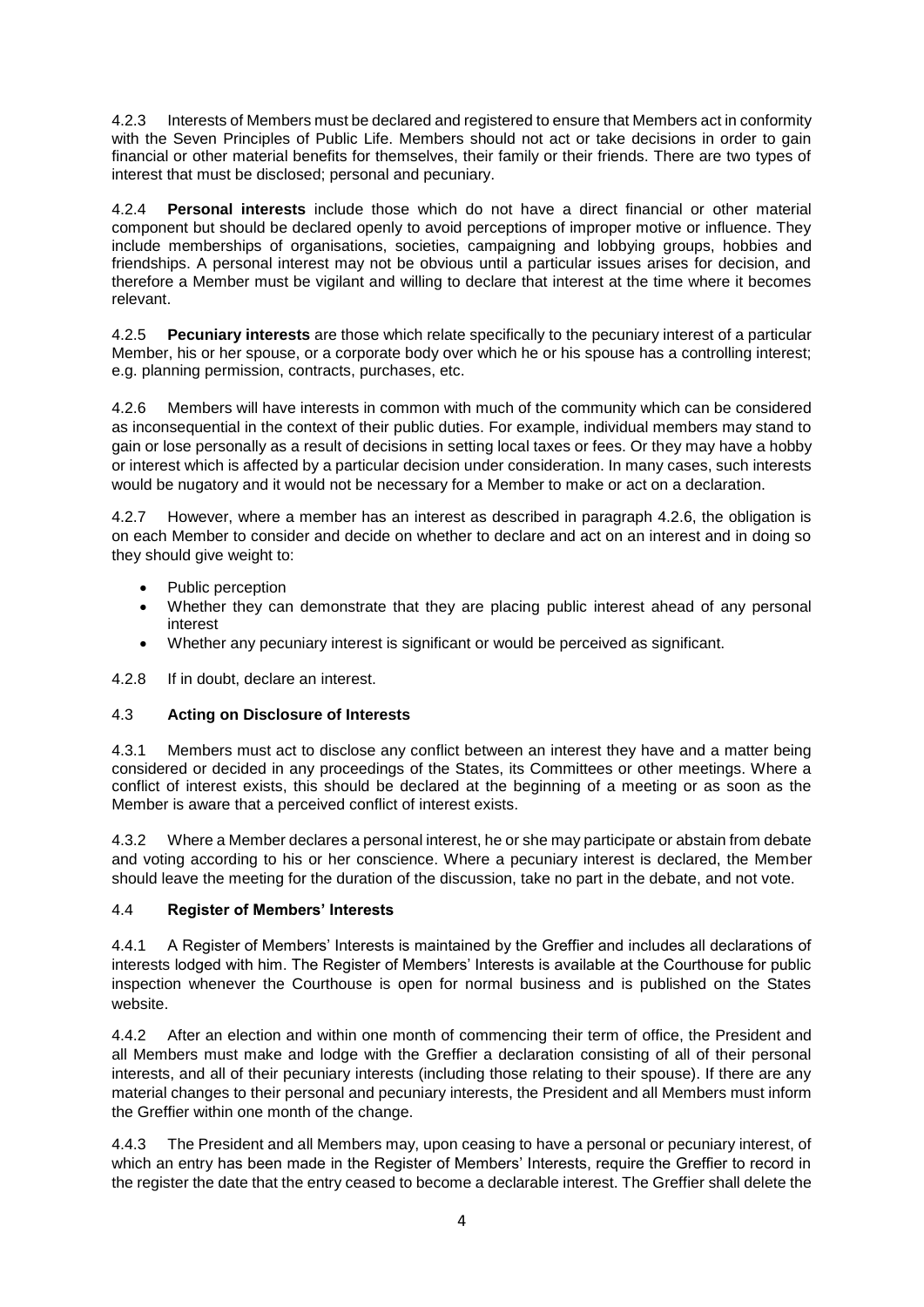record relating to the pecuniary interest from the Register on 31<sup>st</sup> January after twelve months has passed following the entry ceasing to become a declarable interest.

4.4.4 After a period of office comes to an end, the Greffier will maintain the records in the Register for a minimum of twelve months and, on the  $31<sup>st</sup>$  January following the expiration of the twelve month period, will delete the entries relating to that office-holder in the Register of Members' Interests.

4.4.5 When a declaration in respect of any pecuniary interest is made, sufficient information to clearly describe the specific nature of the interest must be provided but disclosure of the value of the interest is not required.

4.4.6 All declarations of personal and pecuniary interests must be set out on a specific form provided by the Greffier.

# **5 Gifts and Hospitality**

5.1 The acceptance by a Member of a material benefit to influence his or her conduct as a Member, (including any fee, compensation or reward in connection with the promotion of, or opposition to, any matter submitted or intended to be submitted to the States, or any Department or Committee of the States), is a criminal offence (The Prevention of Corruption (Bailiwick of Guernsey) Law 2003). Members must not accept, from a third party, any payment or gift in respect of their participation in any proceedings of the States, its Departments or Committees.

5.2 The acceptance of hospitality is permitted in limited circumstances as a means of effecting States business. However, Members must not accept gifts, hospitality or services that might appear to place the recipient under any obligation to the giver. In considering whether to accept any gift or hospitality Members should take into account the likely perceptions of the public.

5.3 Members must comply with the detailed provisions regarding gifts and hospitality set out in Schedule 1 to this Code.

## **6 Confidentiality**

6.1 Members must not use confidential information received in undertaking their public duties for personal gain, for any purpose other than their public duties, or in the interests of their family, friends, business associates or any voluntary/charitable organisation in which they are involved.

6.2 Members must not disclose confidential information received in undertaking their public duties to anyone else and must abide by such practices as are agreed from time to time by the States or its Committees to maintain confidentiality. For the avoidance of doubt, "confidential information" includes, but is not limited to, Committee minutes and other Committee papers circulated to Members (except where a Committee has resolved that a report or minute may be disclosed).

6.3 When a pecuniary interest has been declared and registered, the Chief Executive, acting as Clerk of the States, should exclude any papers relating to the disclosed pecuniary interest from any Agenda Papers provided to the Member in question.

6.4 Members must not disclose publicly, including to the media, or to any third party, personal information about named individuals which they receive in the course of their duties, unless it is both lawful and in the wider public interest to do so. Members must, at all times, understand and act according to all current data protection, human rights and other legislation when dealing with confidential information.

## **7 Use of States facilities**

7.1 Public funds, property, services or facilities (including ICT) belonging to the States may only be used in the public interest and in undertaking the public duties of a Member and not for private or other purposes except where published arrangements for electoral purposes apply.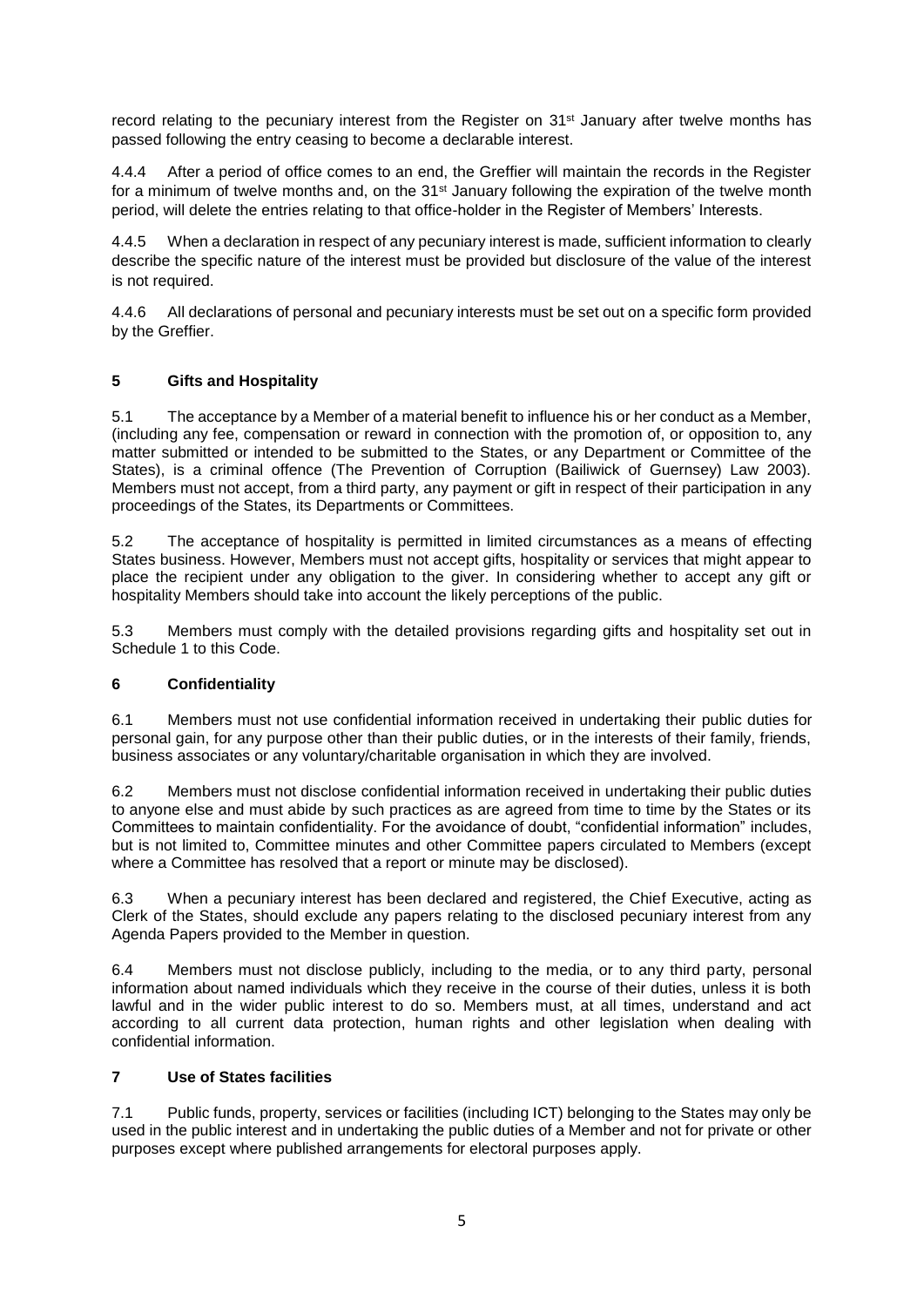### **8 Paid work**

8.1 Members must not engage in paid work which involves advice, lobbying or advocacy on matters relating to the governmental responsibilities of the States of Alderney. Members should not use their position to seek or secure future employment involving advocacy, consultancy or lobbying in relation to the governmental responsibilities of the States of Alderney.

## **9 Members' Conduct**

9.1 Members must at all times conduct themselves in a manner which will maintain and strengthen the public's trust and confidence in the integrity of the States and never undertake any action which might bring the States, or its Members, into disrepute.

9.2 Members must at all times treat other Members with respect and courtesy, notwithstanding the disagreements on issues and policy which are a normal part of the political process.

9.3 Members must at all times treat civil servants and members of the public with respect and courtesy.

9.4 Members must uphold the political impartiality of the Civil Service and must not ask civil servants to act in a manner which would conflict with the Civil Service Code. Members should familiarize themselves with the contents of that Code. In reaching decisions they must give fair consideration and due weight to informed and impartial advice from civil servants.

9.5 Members must act with civility in undertaking their public duties and must not assault, harass or intimidate another person.

9.6 Members should attend meetings of the States and Committees or other meetings to which they are appointed. Where they are unable to attend for appropriate reasons, they should ensure that their apologies are tendered in advance of the meeting.

9.7 Part III of this Code sets out the mechanism for the investigation of allegations of breach of this Code of Conduct and, where such an allegation is found to be substantiated, the penalties which may be imposed on the Member concerned.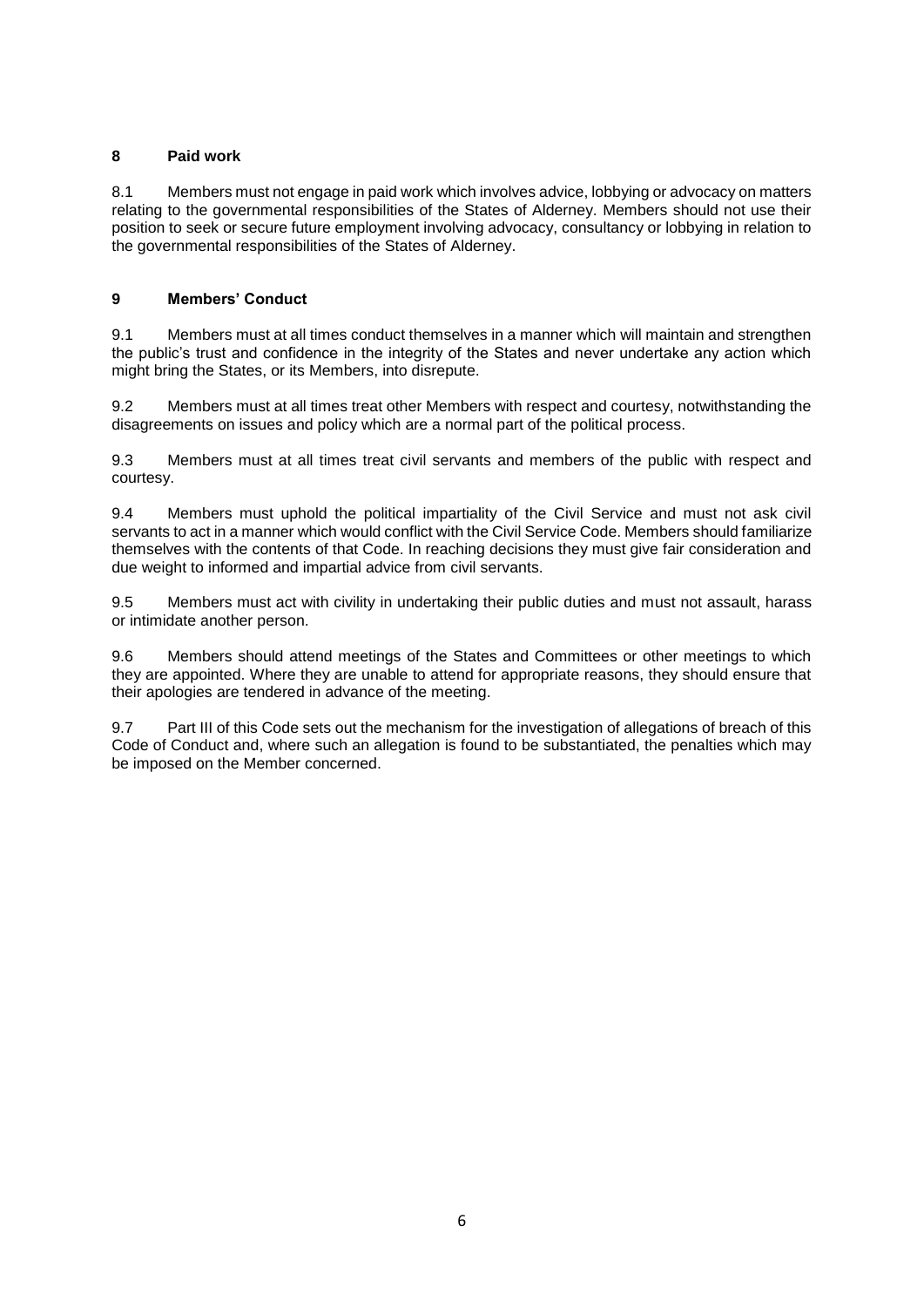# **PART II**

## **10 Qualified Privilege for States Proceedings**

10.1 The Government of Alderney Law confers *qualified* privilege on Members in respect of statements made in the course of the proceedings of a meeting of the States. This will cover any words spoken in, or in any report to the States or any Department or Committee thereof and includes requêtes, amendments, questions, reports and other written documents so long as these are connected with the course of proceedings of a States meeting. Qualified privilege can be used as a defence to any legal proceedings arising as a result of what a Member has said or has been published provided the Member is acting in good faith and without any improper motive or malice when making any statement which is untrue and/or defamatory. It cannot be used as a defence in its own right.

10.2 Members are afforded this protection to enable them to air any matter, regardless of the power, wealth or status of those criticised. The counter-balance to privilege, however, is responsibility; Members may not abuse their qualified privilege. Part III of this Code sets out the mechanism for the investigation of allegations of abuse of privilege and, where such an allegation is found to be substantiated, the penalties which may be imposed on the Member concerned.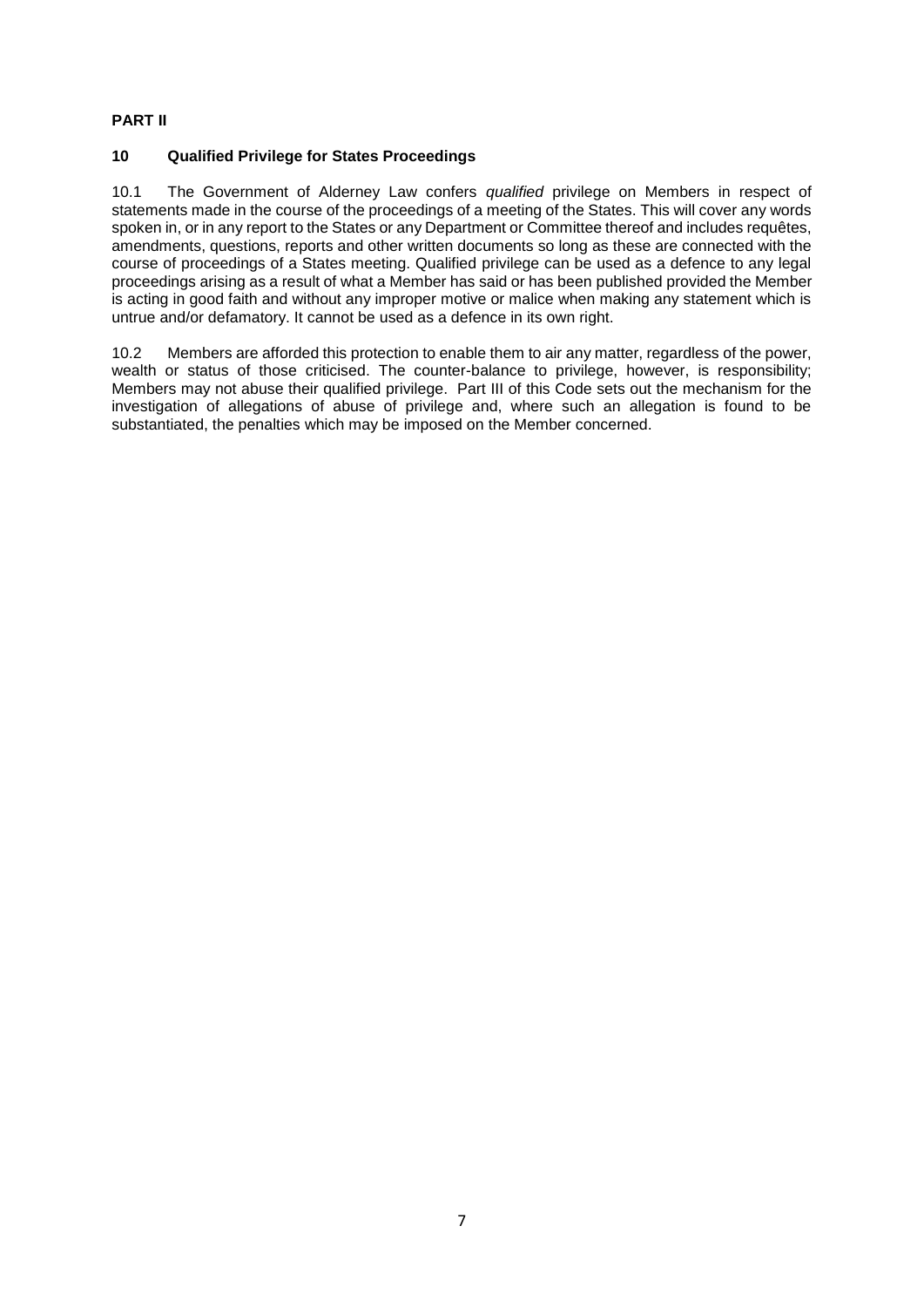# **PART III**

# **11 Making the Code of Conduct work effectively**

11.1 A breach of the Code of Conduct including an allegation of abuse of privilege are serious matters and any complaint must be taken seriously. A complaint may be made by anyone in writing and should be addressed to the President and the Greffier. A complaint should contain the name and address of the complainant and clearly set out the detail of the alleged breach or abuse, the complainant's view on why this should be considered a breach or abuse and be accompanied by supporting evidence.

11.2 Where a Member is aware that s/he may have breached the Code of Conduct or abused qualified privilege, s/he should report her/himself to the President and Greffier so that a Conduct Review Panel may be convened to consider the breach. If any Member becomes aware that another Member may have breached the Code of Conduct or abused qualified privilege, s/he should report that Member to the President and Greffier so that a Conduct Review Panel can be convened to consider the breach. Failure of a Member to report her/himself or another Member in circumstances where a breach or abuse is known is, itself, a serious breach of the Code of Conduct.

# **12 The Members' Conduct Review Panel**

12.1 A Conduct Review Panel will be established for the purpose of investigating any complaint, provided it has been made in accordance with the procedure set out in this Code.

12.2 The **Members Conduct Review Panel** shall comprise the President, as Chairman, and at least five members of the population on the electoral roll appointed by the States on the recommendation of the President. Members of the States and their spouses shall not be eligible to serve on this Panel. A person so appointed may at any time resign his/her appointment by notice in writing delivered to the President.

12.3 The term of office of those appointed to a Conduct Review Panel shall end on the third anniversary of the date of their appointment.

12.4 A person asked to serve on a Conduct Review Panel, who has any direct or indirect personal or pecuniary interest in the matter referred to the Panel shall immediately declare that interest to the Chairman of the Panel and may not serve. The President may, in the event that there are insufficient members of a Panel to conduct a review or an appeal, in consultation with the Chairman of the Policy & Finance Committee or the Vice Chairman of the Policy & Finance Committee, make temporary additional appointments to the Panel in order to discharge its business.

## **13 Procedure for considering complaints concerning Members Conduct**

## 13.1 **Receipt of complaint and preliminary investigation**

13.1.1 On receipt of a complaint which complies with section 11.1 about a breach of the Code of Conduct, including an abuse of privilege, the President will, taking such advice as s/he considers necessary, inform the Member who is the subject of the complaint and consider whether:

- i) the matter is a matter which can be considered under the Code of Conduct and
- ii) there is sufficient information to indicate that the case requires further investigation.

13.1.2 In determining whether a complaint can be considered by a Members Conduct Review Panel, the President may call upon the Chief Executive, or if the Chief Executive is unable to act another senior civil servant, to carry out a preliminary investigation to establish the facts and advise on whether there is sufficient information for a Hearing Panel to review.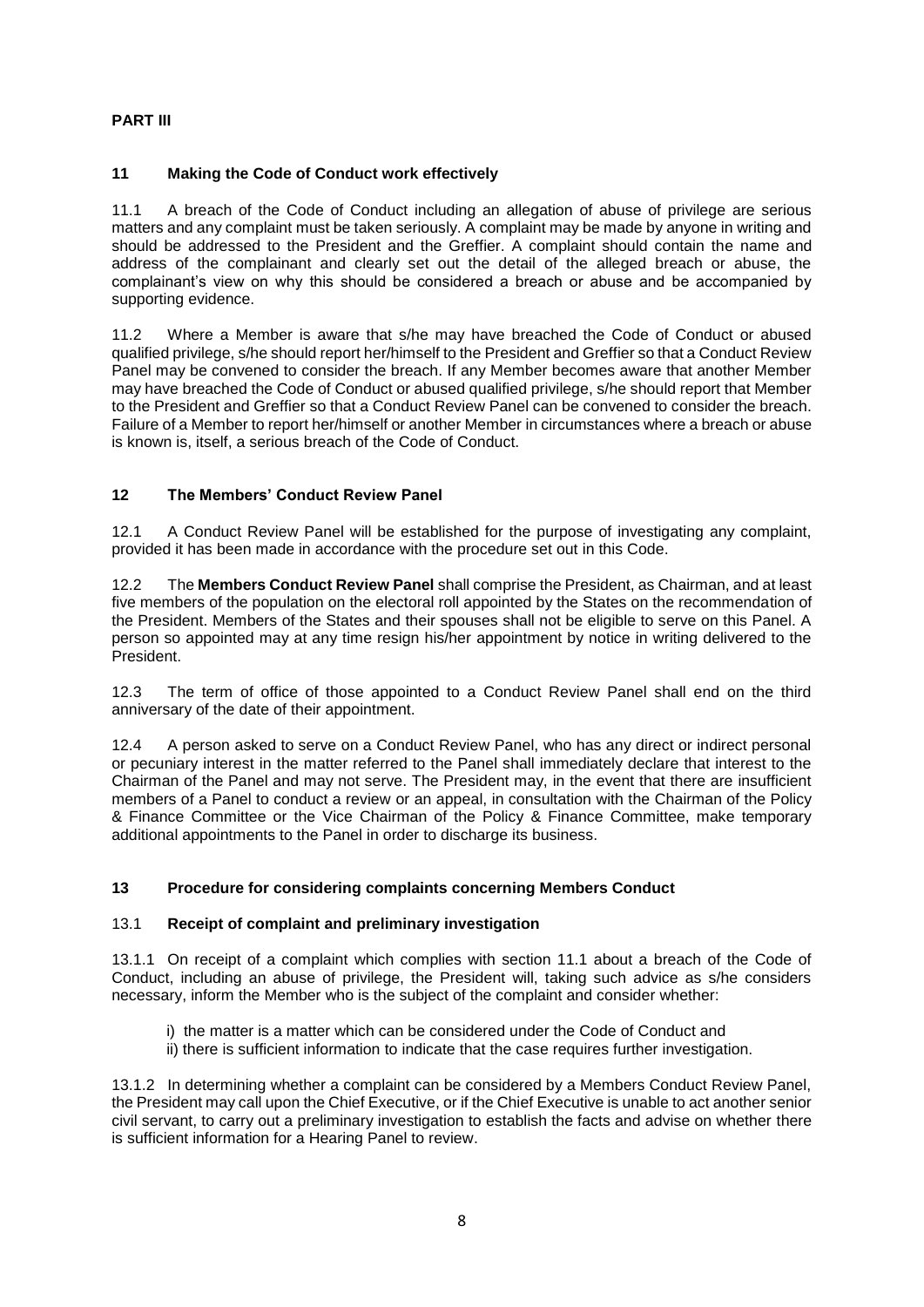13.1.3 On completion of any preliminary investigation, the President may decide to take no further action where a complaint is unsubstantiated, frivolous, vexatious or falls outside the scope of the Code of Conduct or procedures for dealing with abuse of privilege. The President will inform any Member about the fact that s/he has determined to take no further action.

# 13.2 **Convening of a Members Conduct Hearing Panel**

13.2.1 A Members Conduct Hearing Panel (the "Hearing Panel"), made up of at least three members drawn from the total Members Conduct Review Panel Membership will be convened by the President to consider a complaint where the President has determined that further action is required. The President will appoint one member of the Hearing Panel to be its Chairman<sup>1</sup> who will:

1. Inform the Member concerned and provide her/him with complete details about the complaint.

2. Conduct any further investigation (and the Chairman may, if necessary, appoint an investigator to carry out an investigation and report back rather than conduct the investigation himself) and

3. request any documentation, papers or records that may be required (including those in possession of the Member) or the attendance of any person before the Hearing Panel.

13.2.2 Members are required to co-operate fully and promptly with the Hearing Panel during any investigation or Hearing even if the Member concerned considers that the alleged breach of the code or abuse of privilege is unsubstantiated or untrue. Failure to co-operate in any investigation will, in itself, be regarded as a breach of the Code of Conduct.

13.2.3 On completion of an investigation, the Hearing Panel will receive a draft report of any investigation and may decide:

(i) that the complaint has not been substantiated and no further action will be taken

or

(ii) that the complaint has been substantiated but is of a minor nature and the offer of a caution will suffice

or

(iii) that the complaint has been substantiated and a Hearing should be held.

13.2.4 If it is decided that no further action should be taken, a letter setting out the Panel's decision together with its reasons for the decision will be sent by the Chairman to the complainant and the subject of the complaint. Copies of the letter will be provided to the Greffier who will make them available to the public during normal office hours and the Chief Executive for publication on the States of Alderney website.

13.2.5 If it is decided that a Hearing should be held, a confidential copy of the draft investigation report will be sent by the Chairman to the Member who is the subject of the complaint and to the complainant and they will be given up to 7 days to make any comments. Comments will then be considered by the investigator and any changes s/he considers appropriate will be made in order to produce a final investigation report.

## 13.3 **Convening a hearing**

**.** 

13.3.1 The Chairman of the Members Conduct Hearing Panel will request the President's Office to arrange the date, time and place of a Hearing, giving at least five clear working days' notice.

13.3.2 Each Member of the Hearing Panel, the investigator, if one has been appointed, and the Member who is the subject of the complaint will receive notification of the Hearing and a copy of the

 $<sup>1</sup>$  For the avoidance of doubt, the President may appoint himself as Chairman</sup>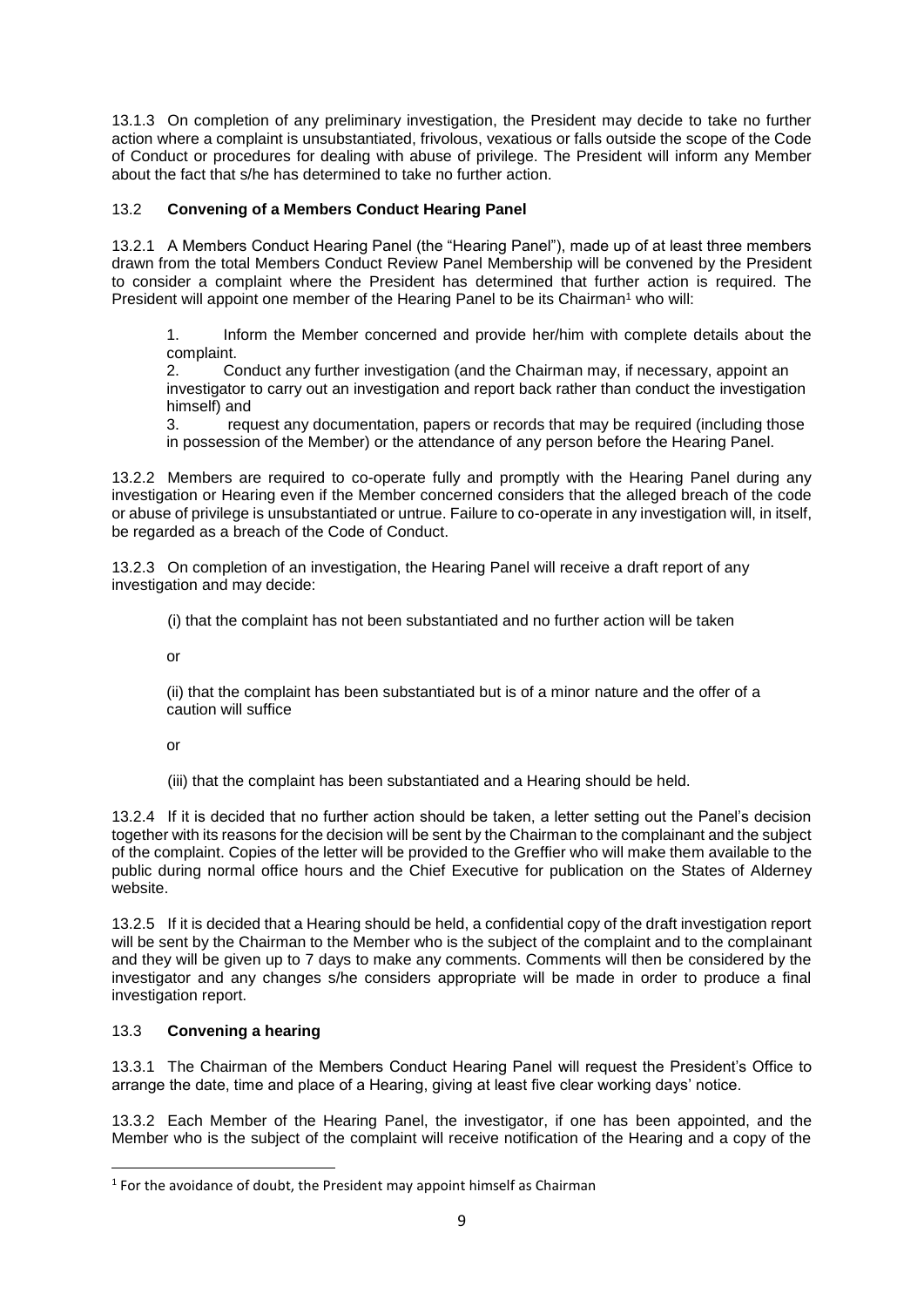Final Investigation Report which will be confidential until such time as the Panel has published its findings. The Panel Members will be present throughout the Hearing, and able to draw on advice from the Law Officers and the Civil Service as necessary. The Member who is the subject of the complaint, together with his/her representative if required, and the Investigator will be present for the first part of the Hearing. The Panel may allow other witnesses to appear as part of the Investigator's Report or the Member's Reply.

13.3.3 The Hearing Panel will be quorate if at least three Panel members are present. If the Member who is subject to the complaint or his/her representative is absent, the Panel will consider whether it is appropriate to continue or postpone the Hearing. The Hearing will normally be held in private but the Panel may consider at the outset, taking into account any representations made by the Member who is the subject of the complaint, whether the public and press should be present for all or any part of the Hearing. The Panel's decision on this matter is final.

13.3.4 The Panel will conduct the Hearing in the following order:

- 1. Introductions, apologies, declarations of interest
- 2. Explanation of the order of business
- 3. Presentation of the Chairman or investigator's report,
- 4. Questions of the Panel to the Chairman or investigator
- 5. Any questions or queries (through the Chairman) from the Member who is the subject of the complaint about the Investigator's Report. (No cross-examination of the Investigator or any witnesses shall be permitted).
- 6. The Member's Reply. (The Member or his/her representative may reply to the complaint, and may, having sought the permission of the Panel prior to the Hearing, present witnesses in support of his/her reply).
- 7. Questions of the Panel to the Member.
- 8. Any questions or queries (through the Chairman) from the Investigator to the Member who is the subject of the complaint about the Member's Reply. (No cross-examination of the Member or any witnesses shall be permitted).
- 9. Any questions or clarifications of the Panel prior to adjournment.
- 10. Any concluding remarks of the Investigator and the Member who is the subject of the complaint.
- 11. Adjournment. The Investigator, the Member who is the subject of the complaint and his/her representatives will leave the Hearing.
- 12. Determination. The Members of the Hearing Panel will consider whether a breach of the Code of Conduct has taken place and reach their determination including any sanction to be imposed.
- 13. Reporting. Following a Hearing, the Panel will set out its findings in a report, copies of which will be provided to the complainant, the subject of the complaint, the President's Office, the Greffier and the Chief Executive. The Report of the Panel will be published on the States website and made available by the Greffier for public inspection during normal Court opening hours.
- 13.3.6 The Panel may request
	- a) the production of papers and records
	- b) the attendance of any person before it, and
	- c) specific documents in the possession of a Member relating to its inquiries be laid before it.

13.3.7 If the President, when considering the initial evidence, or the Panel, in the course of its investigation, has cause to believe that a criminal offence may have been committed, s/he or the panel (as the case may be) shall immediately suspend the proceedings, consult the Greffier and if so advised refer the matter to the Chief Officer of Police. The investigation shall not be resumed until either any criminal investigation and consequent prosecution have been concluded or the Chief Officer of Police has informed the Chairman that he has no further interest in the matter.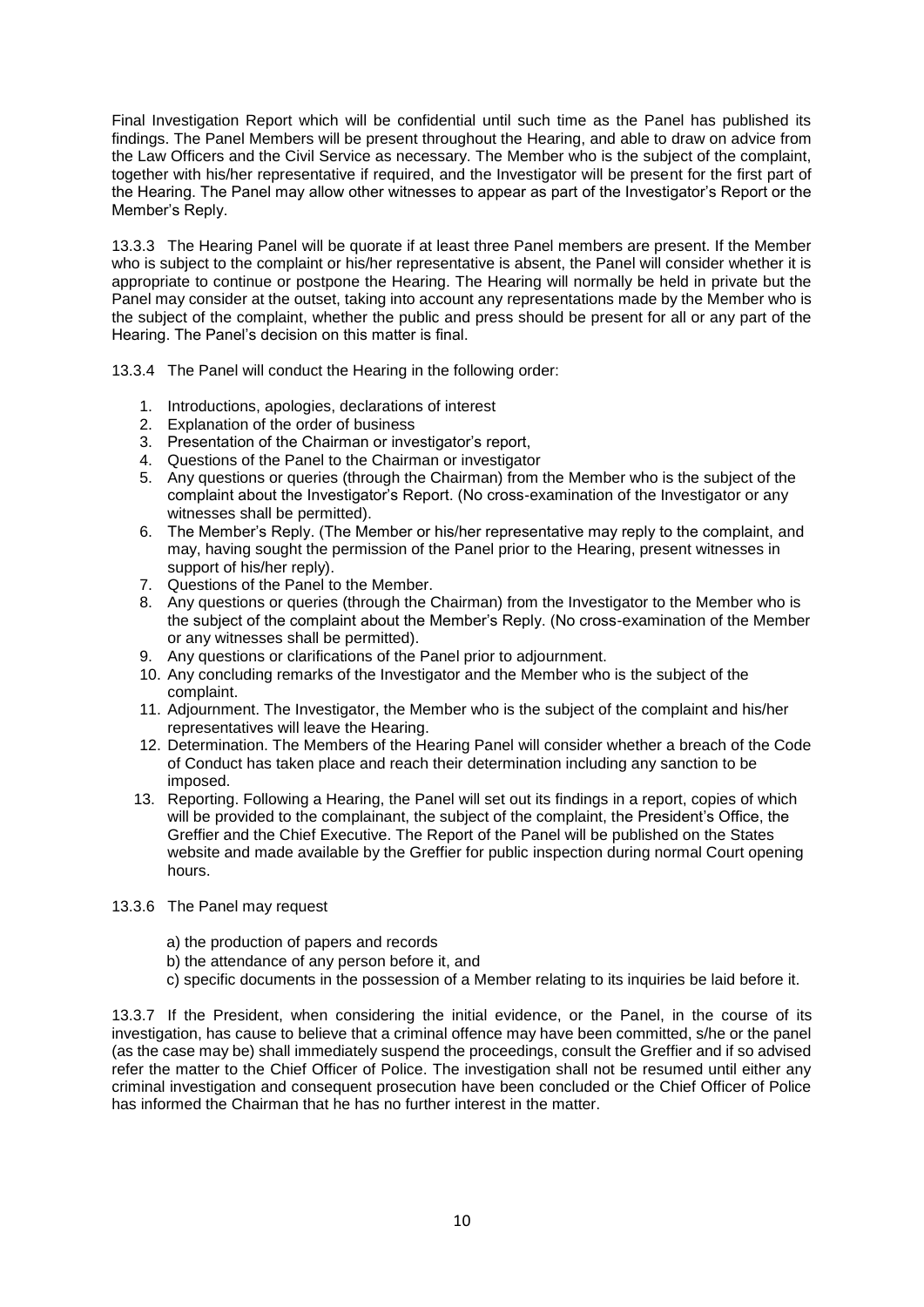## 13.4 **Convening an Appeal**

13.4.1 The findings of a Members Conduct Hearing Panel may be subject to appeal by a Member within a seven day period of the determination of an appeal, giving reasons for the appeal in writing to the Greffier. It must be made (1) on the grounds that the Members Conduct Hearing Panel made an error in the process which demonstrably impacted on the outcome, and/or (2) that the decision of the Members Conduct Hearing Panel was not reasonable or justified given the evidence available to them in the Hearing.

13.4.2 The Greffier will consider and determine whether the appeal is presented on valid grounds and, if it is, will convene a Members Conduct Appeal Panel consisting of two members drawn from the Members Conduct Review Panel who were not members of the Hearing Panel in this case.

13.4.3 Any appeal will be dealt with as a review of the determination, not a re-hearing. The Appeal Panel will i) consider the reasons for the appeal set out by the Member who is the subject of the complaint in writing ii) consider the determination made by the Members Conduct Hearing Panel and their approach to reaching their determination iii) reach a determination about whether the appeal is to be dismissed or upheld.

13.4.4 In carrying out their review, the Appeal panel will have access to the Complaint, the Investigation Report, and the matters considered at the Hearing and such legal advice as they may require. If an appeal is upheld, the Appeal Panel may reach a conclusion that the appeal is upheld in full and the complaint is dismissed or they may consider that the complaint is upheld in part and an element of the complaint is dismissed. They may change the sanction which has been imposed.

## **14 Penalties for breach of the Code of Conduct**

14.1 A Members Conduct Hearing Panel will, having decided that a breach of conduct or abuse of privilege has occurred, impose a penalty on the Member. A penalty may be in the form of a caution for a minor breach, a suspension from office for a more serious breach or repeated minor breaches, and disqualification from office in the most serious cases.

14.2 Where the Panel finds that a complaint has been substantiated but is of the view that the breach of conduct or abuse of privilege was of a minor nature it may dispose of the matter by cautioning the Member concerned. A record of the Panel's decision and any reasoning or explanation for that decision which it considers appropriate shall be forwarded to the Member under investigation and to the Greffier (who shall make the said report available for public inspection whenever the Greffier is open for normal business) and to the Chief Executive for publication on the States of Alderney website.

14.3 Where the Panel finds that a complaint has been substantiated and decides that the Member should be suspended a report of the investigation and the Panel's decision shall be forwarded to the Member under investigation, to the Greffier (who shall make the report available for public inspection whenever the Greffier is open for normal business) and to the Chief Executive for publication on the States of Alderney website.

14.4 A suspension may be for a period determined by the Conduct Review Panel, but not exceeding six months. The Conduct Review Panel will have regard to the seriousness of the breach and the previous conduct of a Member when considering the term of a suspension. A Member who is suspended from office may not, during the period of her/his suspension:

- attend or take any part in official or unofficial meetings of the States:
- enter the States Chamber or its precincts when the States are meeting;
- enter the offices of the States, other than to transact any personal business that s/he has as an ordinary citizen with the States;
- sign any report, requête or other document relating to the business of the States;
- ask any question pursuant to Rule 18 of the States of Alderney 'Rules of Procedure 2010 (as amended)'.

14.5 Any allowances payable to the Member pursuant to the Rules for Payments to States Members will cease for the period of suspension.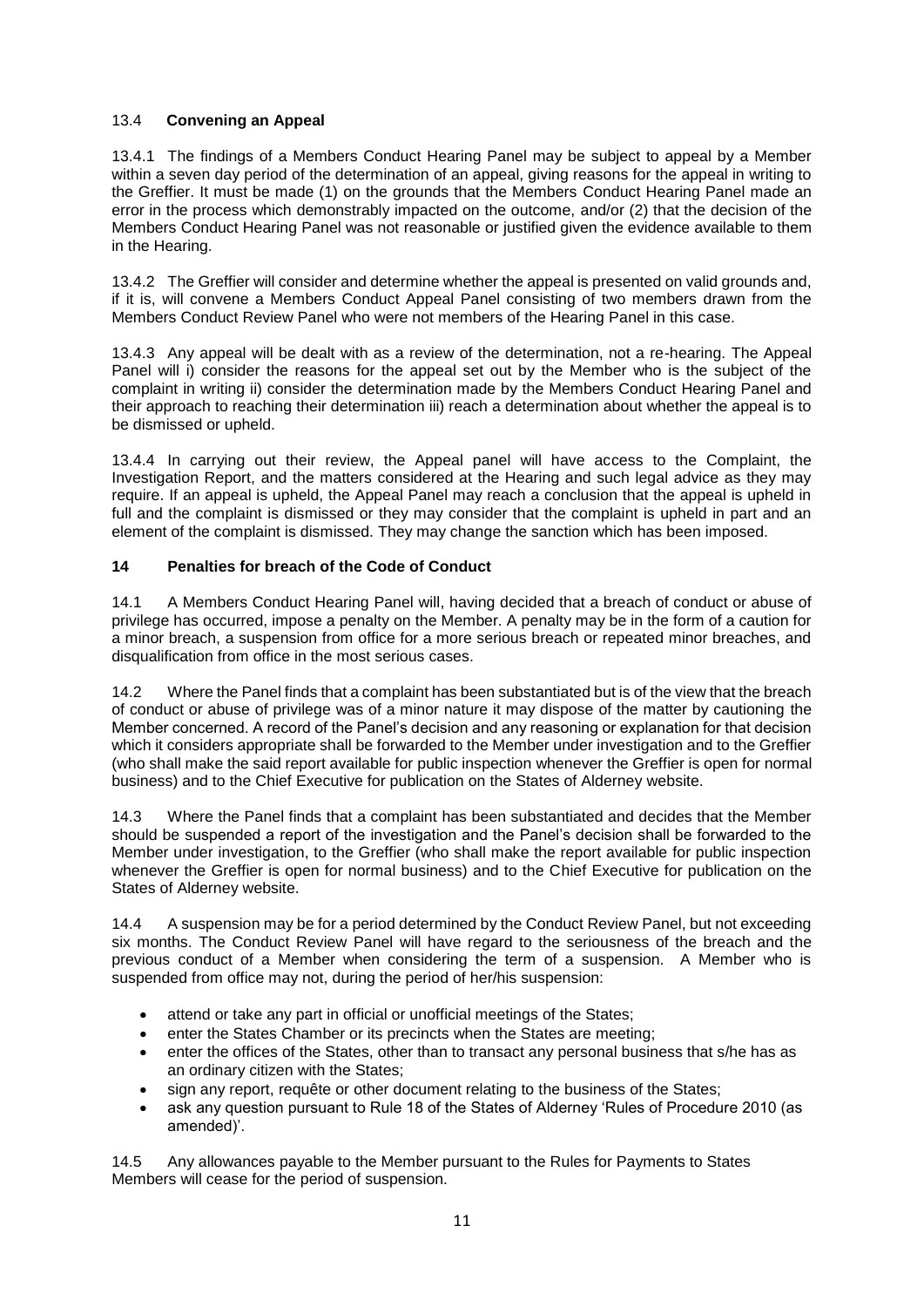14.6 Disqualification from office is a penalty reserved for the most serious breaches of the Code of Conduct. The Conduct Review Panel may, in considering disqualification, take into account repeated and persistent breaches of the Code. Allowances payable to a Member shall cease immediately on disqualification.

#### **Definitions**

In this Code:

"qualified privilege" has the meaning assigned to it by section 41(3) of the Government of Alderney Law, 2004

"abuse of privilege" means abuse of qualified privilege

"Member" means a member of the States of Alderney and includes the President of the States of Alderney.

"spouse" includes a civil partner and any person with whom the Member is living as if they were husband or wife.